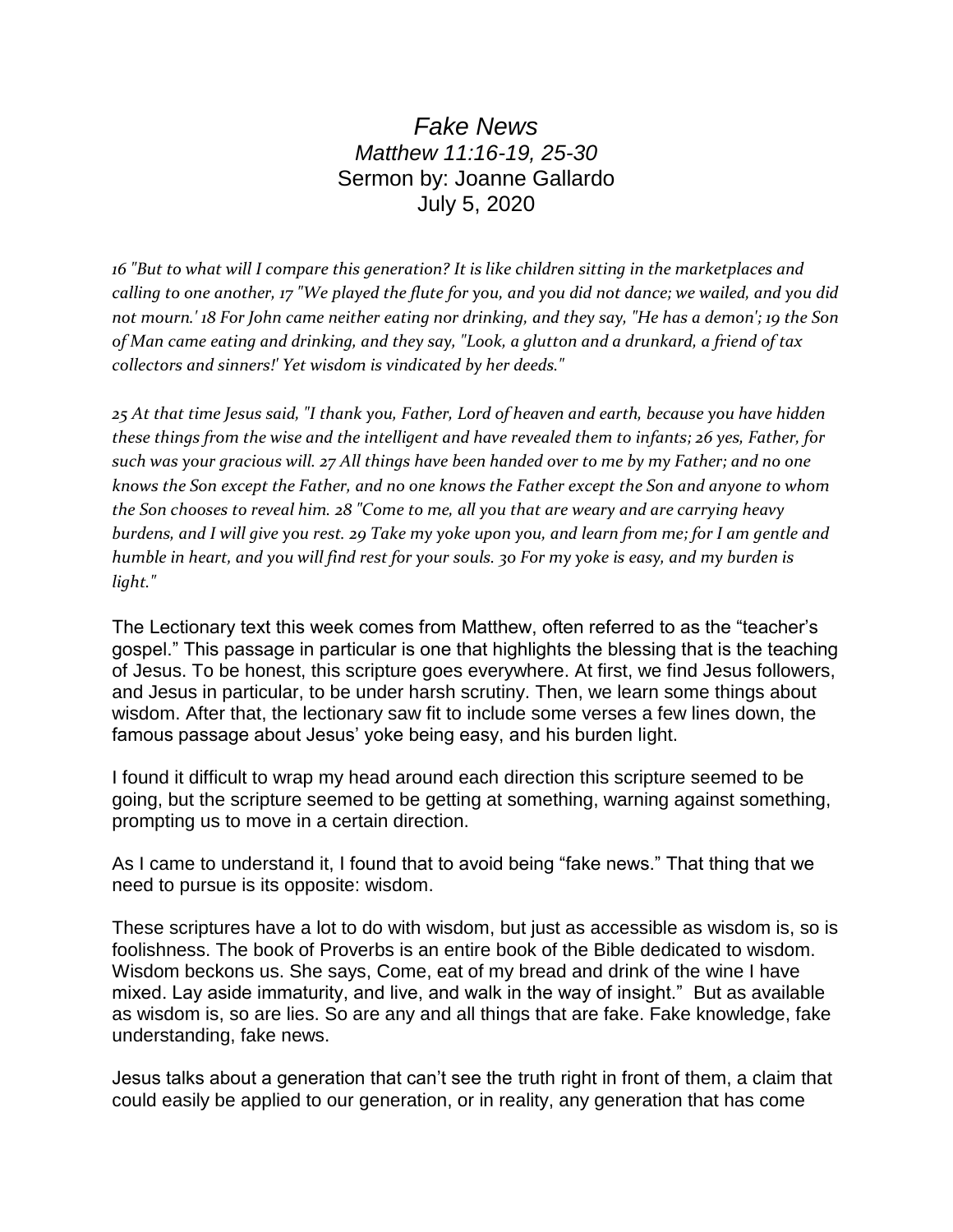before us. In an age obsessed with personal freedoms, many of us have seen the protestors storm the capitol steps of Michigan and Ohio demanding that the economy open up for haircuts, dining, and partying in bars. This is in contrast to the advice of attorney generals and county health officials who warn about the risk of coronavirus transmission in those exact settings. This week I was especially taken aback by a Palm Beach County Board of Commissioners meeting that turned into a rather dramatic neartelevision show involving references to Nazi Germany, going against God's plan in reference to our breathing, and even offering to die for the US flag over, of all things, being required to wear a mask in public. Florida, it almost need not be mentioned, has become a hotbed for COVID-19 in recent weeks. Is this taking heed of what's true? Or is this foolishness?

Now, I am sick and tired of hearing the phrase "fake news," and I know many people are. It is said we live in a post-truth era, and honestly, that's a bit terrifying. If truth is indeed an ontological reality, a reality that actually exists in the world as its own concept, which is what we as Christians profess, post-truth means lies. "Fake news" is lies. And it's not something that can be thrown around at things we don't like.

The book of Proverbs tells us that wisdom calls out to us. But so does foolishness. I believe we all want to be wise instead of foolish. We all want to say the right thing and do the right thing. Typically, we think wisdom comes with age. Wisdom comes from life experiences, careful study, and dedication to the truth.

What we learn in today's passage is that God bestows wisdom on infants, and hides wisdom from the intelligent and scholarly.

That sounds great, depending on whether you consider yourself intelligent or more like an infant. Sometimes I think we're quick to call ourselves "the least," "the meek," or the "lowly" when in reality maybe we're more like the learned Pharisees.

Jesus is calling us to look for wisdom where you least expect it. And don't expect yourself to always know what wisdom looks like. You may not see wisdom from the people in charge. You may not see wisdom from the oldest and most learned among us. Truth, the beginning of wisdom, comes from revelation. And revelation, as we learn from the whole scope of the Bible, comes to anyone and everyone, deserving and undeserving, young and old, wise or foolish, uneducated or educated. Revelation comes to a young woman engaged to be married being told she was the mother of God. Revelation comes to a man named Saul, who, unbeknownst to him, will have an experience on the road to Damascus that will change his life. Revelation comes to John, who then becomes a voice in the wilderness, a baptizer, a man who makes meals out of locusts and honey.

Revelation is the opposite of "fake news." Revelation is the beginning of truth. Revelation is Jesus, God made flesh among us. Jesus shows us the wisdom of God. This revelation isn't for a select few or an elite group. This revelation is for everybody, especially infants, especially those society thinks isn't very important.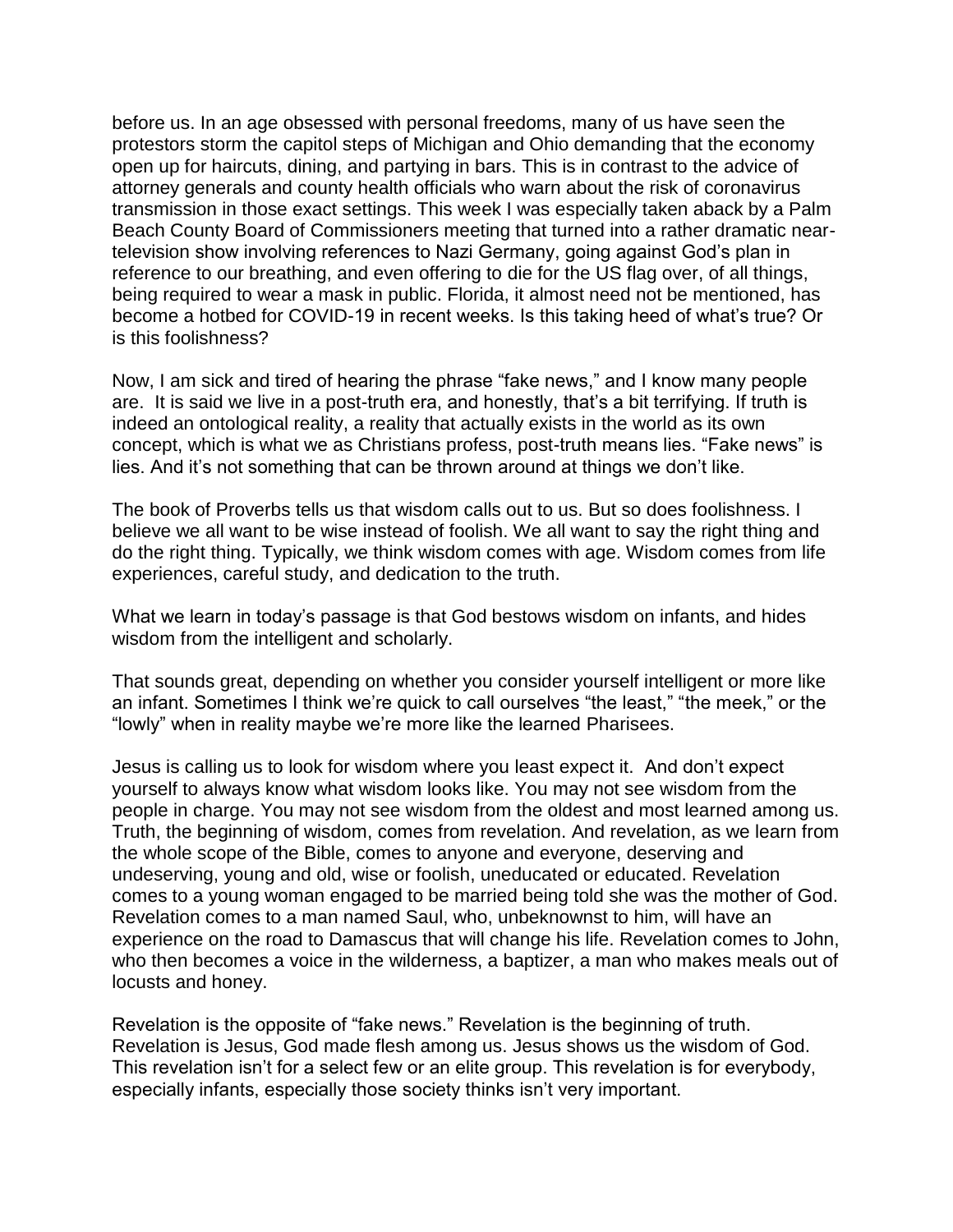When I think of wisdom coming from places I don't expect, this makes me think of the wisdom I've seen come out of young people in the past several years. While many of us think highly of young people, when we look for "wisdom" or "leadership" we often look elsewhere. I remember Malala Yusef, advocating that women have a right to an education, who only recently graduated from university. I think of the young people of Parkland, advocating for gun control measures and safety in schools, barely old enough to drive. I think of someone like Greta Thurnburg, speaking and teaching on the dangers of climate change and the implications it would have for young people's futures. Wisdom is hidden from the wise and bestowed upon infants.

Age, intelligence, education, none of these matter. What matters is being open to revelation. And being open to revelation can happen to anyone. In fact, maybe it's better if you don't consider yourself to be better than. Or smarter than. Or more deserving than.

Having wisdom also goes hand in hand with being misunderstood. This text is also a consolation for those whose company is diverse and ways might be a bit eccentric. It reminds us that John the Baptist was thought to be demon possessed, and Jesus himself was thought of as a glutton and a drunkard, friend of tax collectors and sinners. More fuel for the "fake news" fire. Jesus is being judged by the company he keeps. Who of us hasn't had that happen? We're often told by older, wiser people that we will be judged by those we surround ourselves with. So often we forget that Jesus surrounded himself with some of the most reviled people in Jewish society, people the wise and scholarly wouldn't be caught dead hanging around.

Anyone who had spent time with Jesus or knew Jesus in any way would have never characterized him as a drunkard or a glutton. But it seems even antiquity isn't free from people making assumptions with the smallest amount of information possible. In diving into this further, it reminds us how superficial it can be to have a "general" knowledge of someone. We see a gender identity, or skin color, or sexual identity, or assume an economic class, and we are quick to peg someone to be a certain kind of person.

And wisdom, knowledge, and insight just doesn't come from "certain kinds of people," or so we like to think. Of all the people revelation can come to, why shouldn't it be us? We seek after wisdom. We study it. We've "earned" it.

But again, Jesus has revealed himself to infants and hidden things from the wise and intelligent.

In an era of fake news, lies, and alternate realities, Jesus extends to us an invitation. Jesus beckons us, "Come."

"Come to me, all who are weary, and carrying heavy burdens, and I will give you rest."